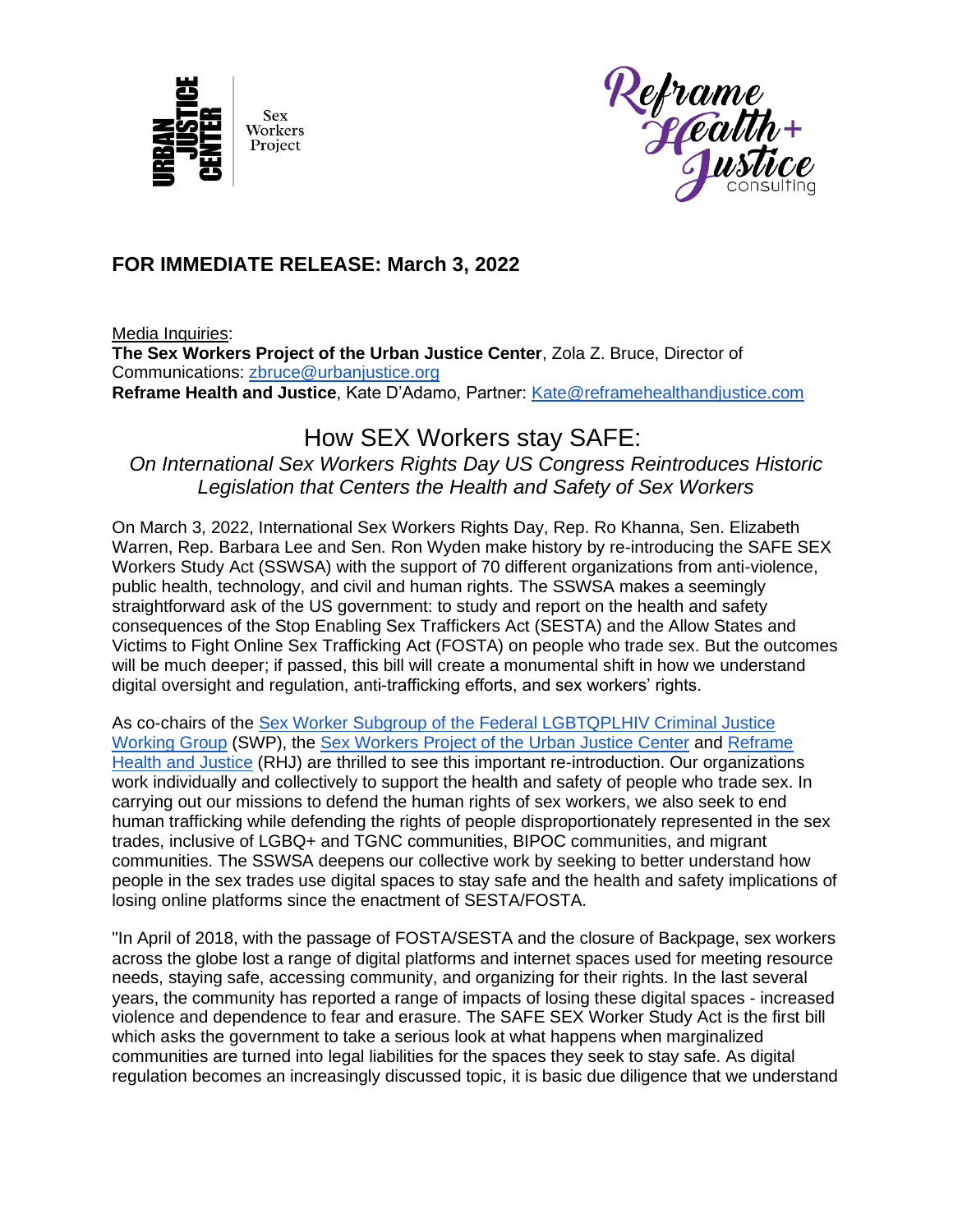



these impacts and bring those communities to the table," said **Kate D'Adamo, Partner, Reframe Health and Justice**.

"Through the expertise of our staff and clients, both sex workers and allies, we know firsthand, the devastation caused by SESTA/FOSTA. The harm done by losing access to online platforms was immediate and only made worse by the global COVID-19 pandemic - as we all relied more and more on digital spaces to seek medical information and other services as well as employment. Choosing to engage in consensual sex work as an adult is a human right and laws that do not reflect this undermine people's right to bodily autonomy, freedom of expression, choice of employment, and even life itself. The SAFE SEX Workers Study Act is a critical step to right the wrongs of SESTA/FOSTA by genuinely and rigorously investigating and reporting on the law's impacts on sex workers and people experiencing trafficking in the sex trades," explained **Mariah Grant, Director of Research and Advocacy, the Sex Workers Project of the Urban Justice Center**.

## **The Devastation of SESTA/FOSTA**

In one week in 2018, the landscape of sex work radically changed. On April 6, 2018 the Department of Homeland Security seized Backpage.com and charged its owners with money laundering and promotion of prostitution. One week later, Congress passed the bill which would become known as SESTA/FOSTA, which dramatically expanded civil and criminal liability to websites which host information related to commercial sex. The response was swift and devastating — dozens of websites where sex workers found economic stability, screened clients, connected to community and learned harm reduction immediately shut down or began kicking off accounts they profiled as being sex workers.

The impact on the community was catastrophic— the loss of platforms sent many people back to street-based work, where screening clients is harder and violence is more prevalent. Streetbased workers saw a flood of people coming to work in person, meaning more competition and fewer opportunities for clients. Some workers reported predatory managers who were offering to find them clients, knowing they were desperate. Violence rose. Housing was lost. People slept in cars. One [mutual aid fund described,](https://www.thedailybeast.com/the-new-law-that-puts-transgender-sex-workers-in-danger) "Our first wave of requests was, 'Oh my god, rent is due in five days, and now I don't know how to work'… They can no longer find clients to earn what they need to survive."

In the months that followed, community members and community groups [set up mutual aid](https://newrepublic.com/article/162823/sex-trafficking-sex-work-sesta-fosta)[,](https://hackinghustling.org/wp-content/uploads/2020/01/HackingHustling-Erased.pdf) [conducted research](https://hackinghustling.org/wp-content/uploads/2020/01/HackingHustling-Erased.pdf) on what was happening, as well as shared stories and tips on how to survive financially. In the wake of devastation (which targeted sex workers), it was the sex working community which came together.

In the years since, many more bills have been introduced which have targeted digital platforms in a myriad of ways. Some bills, like the EARN IT Act, look to use the same tactics as SESTA/FOSTA and expand this disastrous law's impact to more platforms and communities. Others have taken different approaches to address other issues, such as asking platforms to regulate how [app stores prioritize results.](https://www.congress.gov/bill/117th-congress/senate-bill/2992) But [what remains lacking](https://www.brookings.edu/research/the-politics-of-section-230-reform-learning-from-fostas-mistakes/) in any of these attempts is an effort to rigorously assess the impact of the last attempt at digital reform: SESTA/FOSTA.